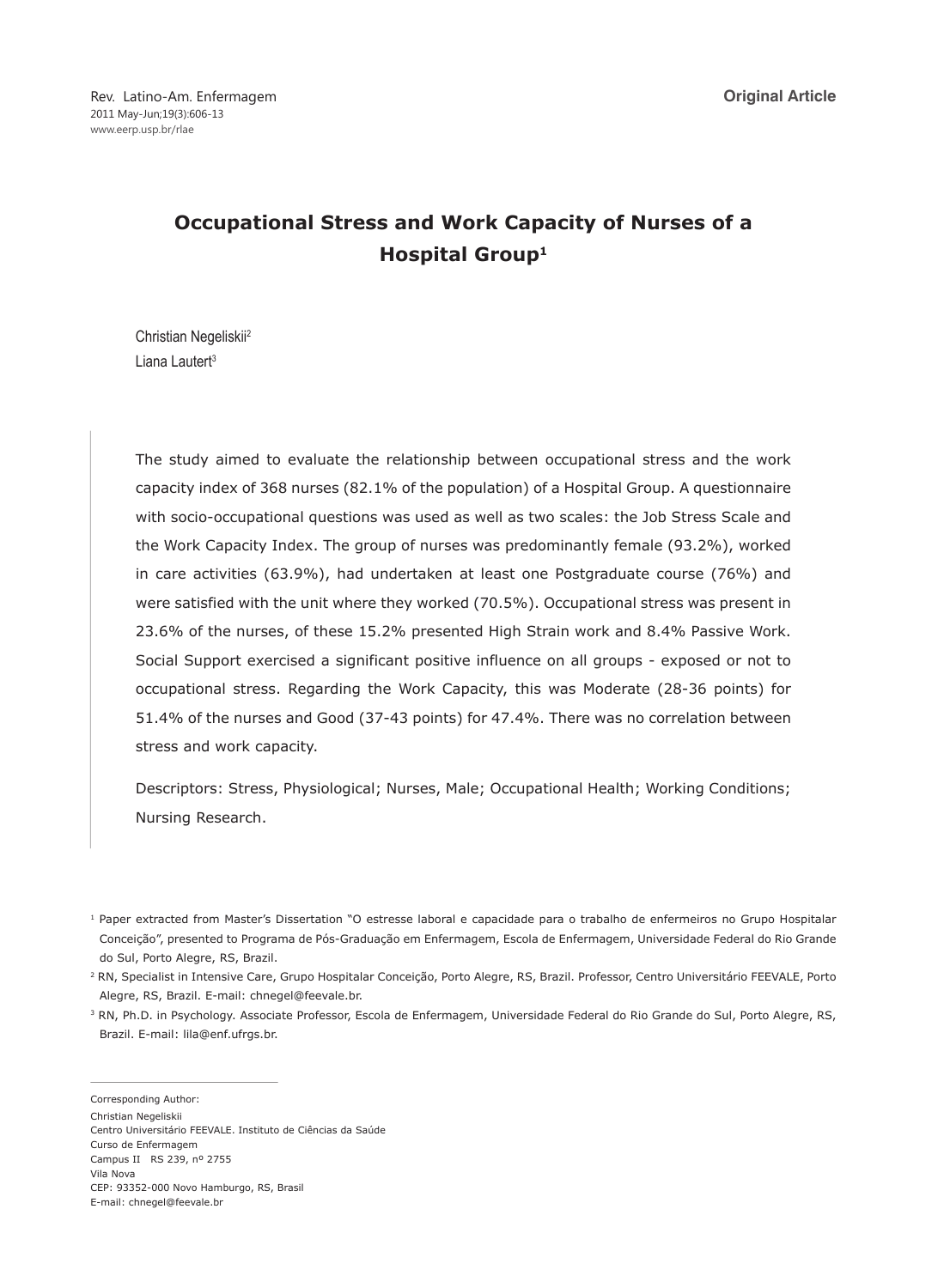## **Estresse laboral e capacidade para o trabalho de enfermeiros de um grupo hospitalar**

Este estudo teve como objetivo avaliar a relação entre o estresse laboral e o índice de capacidade para o trabalho, de 368 enfermeiros (82,1% da população) de um grupo hospitalar. Utilizou-se um questionário com questões sócio-ocupacionais e duas escalas: a Job Stress Scale e o índice de capacidade para o trabalho. O grupo de enfermeiros era predominantemente feminino (93,2%), trabalhando em atividades assistenciais (63,9%), possuía pelo menos um curso de pós-graduação (76%) e satisfeito com a unidade onde trabalhava (70,5%). O estresse laboral está presente em 23,6% dos enfermeiros, e, desses, 15,2% apresentam alta exigência no trabalho e 8,4% trabalho passivo. O apoio social exerce influência positiva significativa sobre todos os grupos - expostos e não expostos ao estresse laboral. Quanto à capacidade para o trabalho, essa é moderada (28-36 pontos) para 51,4% dos enfermeiros e boa (37-43 pontos) para 47,4%. Não há correlação entre o estresse e a capacidade para o trabalho.

Descritores: Estresse Fisiológico; Enfermeiros; Saúde do Trabalhador; Condições de Trabalho; Pesquisa em Enfermagem.

## **Estrés laboral y capacidad para el trabajo de enfermeros de un grupo hospitalario**

Se trata de un estudio con objetivo de evaluar la relación entre el estrés laboral y el índice de capacidad para el trabajo de 368 enfermeros (82,1% de la población) de un Grupo Hospitalario. Se utilizó un cuestionario con cuestiones socio ocupacionales y dos escalas: la Job Stress Scale y el Índice de Capacidad para el Trabajo. El grupo de enfermeros es predominantemente femenino (93,2%), trabaja en actividades asistenciales (63,9%), posee por lo menos un curso de posgraduación (76%) y está satisfecho con la unidad donde trabaja (70,5%). El estrés laboral está presente en 23,6% de los enfermeros, de estos 15,2% presentan Alta Exigencia en el trabajo y 8,4% Trabajo Pasivo. El Apoyo Social ejerce influencia positiva significativa sobre todos los grupos expuestos y no expuestos al estrés laboral. En cuanto a la Capacidad para el Trabajo, está es Moderada (28-36 puntos) para 51,4% de los enfermeros y Buena (37-43 puntos) para 47,4%. No se encontró correlación entre el estrés y la capacidad para el trabajo.

Descriptores: Estrés Fisiológico; Enfermeros; Salud Laboral; Condiciones de Trabajo; Investigación en Enfermería.

#### **Introduction**

Stress is currently a common term and features in the quotidian of health professionals. Reports from nurses, who feel stressed, are verbalized daily in the reality of a teaching hospital of Porto Alegre, confirming nursing as the fourth most stressful of occupations<sup>(1)</sup>. Furthermore, the increasing occurrence of absences from work for health reasons has caused concern among managers and colleagues, faced with the effects this generates in the work quotidian. From May 2007 until April 2008, according to data provided by the

personnel department of this institution, there were 782 sick leave incidences of nurses. These amounted to 1,087 days of medical certificated absenteeism (leave of up to 15 days) and 676 days of absences over 15 days, where nurses had to contact the National Social Security Institute. At this time the institution had 456 nurses on the staff, who had a mean of 1.71 days of medical certificate absences and 3.86 days of sick leave of over 15 days in the year. The majority of absences were due to problems that could result from stress, such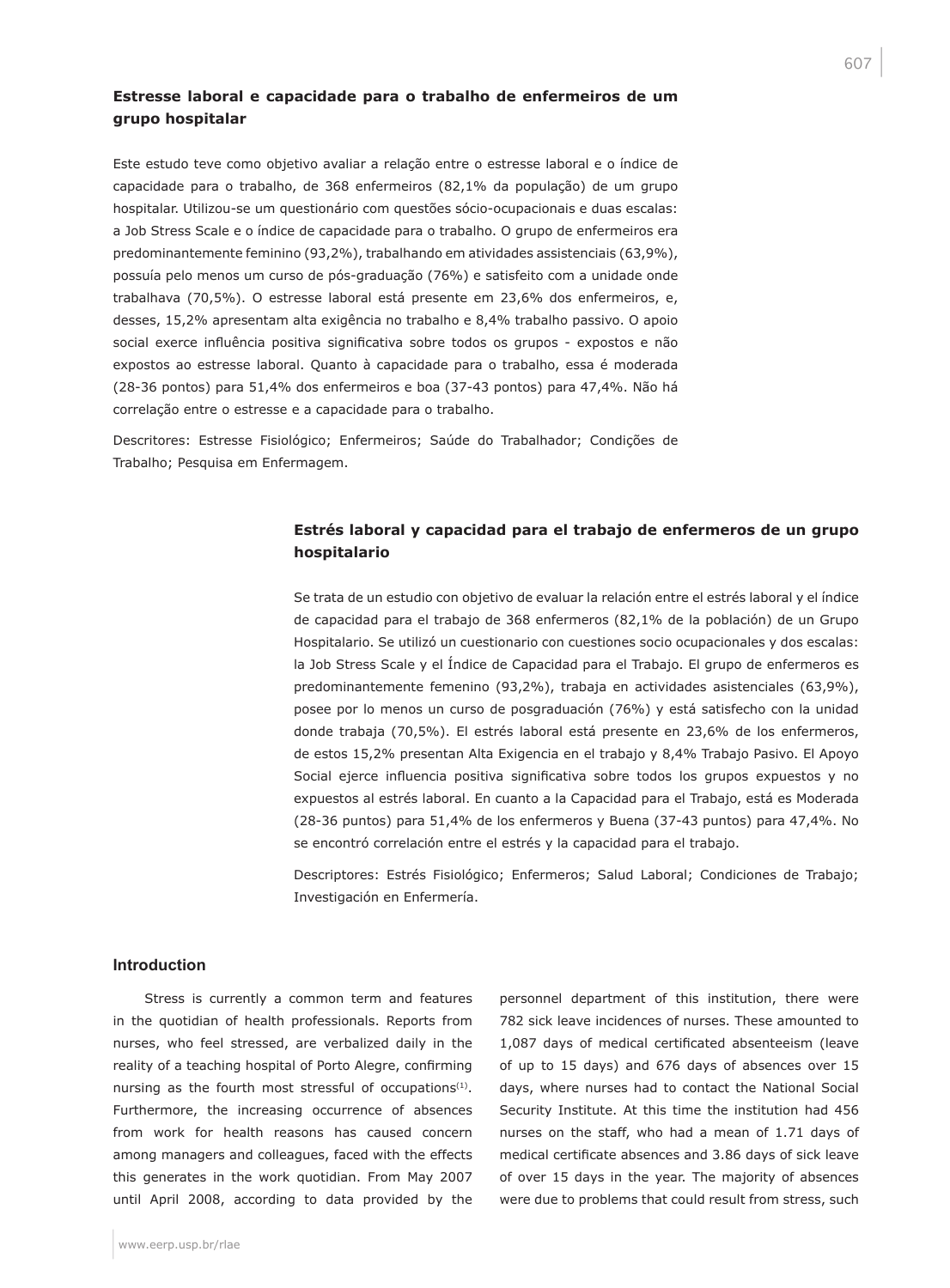as immunological, osteomuscular, cardiovascular and gastrointestinal disorders<sup> $(2-3)$ </sup>. When viewing stress as injurious to the health of the nurses in this institution, there is motivation to investigate elements with the potential to trigger stress, in order to obtain subsidies to introduce actions to preserve the work capacity and quality of life<sup>(2)</sup> of these professionals.

An individual is subjected to stress when they need to face demands that they evaluate as greater than their resources, in a way that they cannot produce an effective response(3). In such a situation, the body emits a response to stress, with a significant increase in physiological, cognitive and motor activation. The consequences of this activation depend on the duration and intensity of the stressor event. Thus, when the stress response is frequent and intense, it may adversely impact, with psychosomatic or psychophysiological manifestations. Occupational stress in turn refers to the stimulus of the working environment and aversive responses faced with these stimuli(3). In this state, the person may establish interpersonal relationships permeated by conflict, making the workplace a tensioning scenario of the human, social and hierarchical relationships. The maintenance of the physical and mental health of the person or their illness is related to the interpretation of the outside world and to the resources at their disposal to meet the demands and the stimuli to which they are exposed. The greater the comprehension and control of the pressures and situations that influence the person, the better the produced adaptation and responses will be. However, if the occupational stress predominates, its effect on the individual will be negative, discouraging the conduct of their duties, provoking feelings of loneliness, impotence, and despondency<sup>(2)</sup> and diminishing their work capacity, which is defined as how well the employee is and how capable they can perform their job, according to the requirements, to their health status and to their physical and mental resources<sup>(4)</sup>. Thus, the healthcare services of the worker should have the attention focused on both employee participation in matters relating to their health, as well as on the social, political, and historic determination dynamics, considering that the association of these elements influences the work capacity and the health-sickness process<sup>(4)</sup>. In this perspective, these services should develop promotional and health monitoring activities and stimulate the construction of conduct aimed at the well-being of the individuals and the adoption of a model of healthy living.

Therefore, the health professionals themselves and the institutions should create mechanisms to analyze the capacity of the workers in the different realities. For this, some instruments have been constructed, among which is the of the Work Capacity Index (WCI), which evaluates the capacity of the worker to perform their work, and can predict the risk of incapacity in the near future<sup>(4)</sup>. Its authors recommend that it is re-applied periodically in order to monitor the evolution of the health of the worker. Therefore, this study was carried out to evaluate the relationship between the occupational stress of nurses working in a Hospital Group and their capacity to perform the work.

#### **Method**

This is a descriptive study with a quantitative approach. The study site was a Hospital Group (HG), located in Porto Alegre, in the State of Rio Grande do Sul, Brazil. The HG, which consists of four hospitals and 12 primary health units (PHU), is an institution for care, teaching and research focused exclusively on the care of patients within the Brazilian National Health System. The HG has 1,490 beds and 7,300 employees, of whom 502 are nurses. The study employed a census sample which included all of the 448 nurses who were performing their usual functions in the HG, in July 2009. Of these 34 (7.6%) did not return the questionnaire, 45 (10.1%) refused to participate in the study and one (0.2%) was excluded due to inadequate filling of the questionnaire. At the end of this data collection the sample was composed of 368 nurses (82.1% of the population). For the data collection a questionnaire consisting of questions to characterize the subjects was used, as well as the Job Stress Scale (JSS) to measure the stress of nurses and the Work Capacity Index (WCI). The JSS is a reduced version of the *Karasek Job Content Questionnaire*, designed in Sweden by Tores Theorell in 1988, containing 17 questions - five to evaluate demand, six for control and six for social support $(5)$ .

The Demand-Control model in the study evaluates the work demand (a construct related to stress) and the control of activity (a dimension that evaluates the aspects concerning the use of skills and the decisionmaking authority regarding the work). The Social Support evaluates the work environment, the kind of support received from the immediate supervisors as well as the colleagues. The model was categorized into four quadrants: Passive Work (low demands and low control); Active Work (high demands and high control), High Strain (high demands and low control) and Low Strain (low demands and high control). The values that do not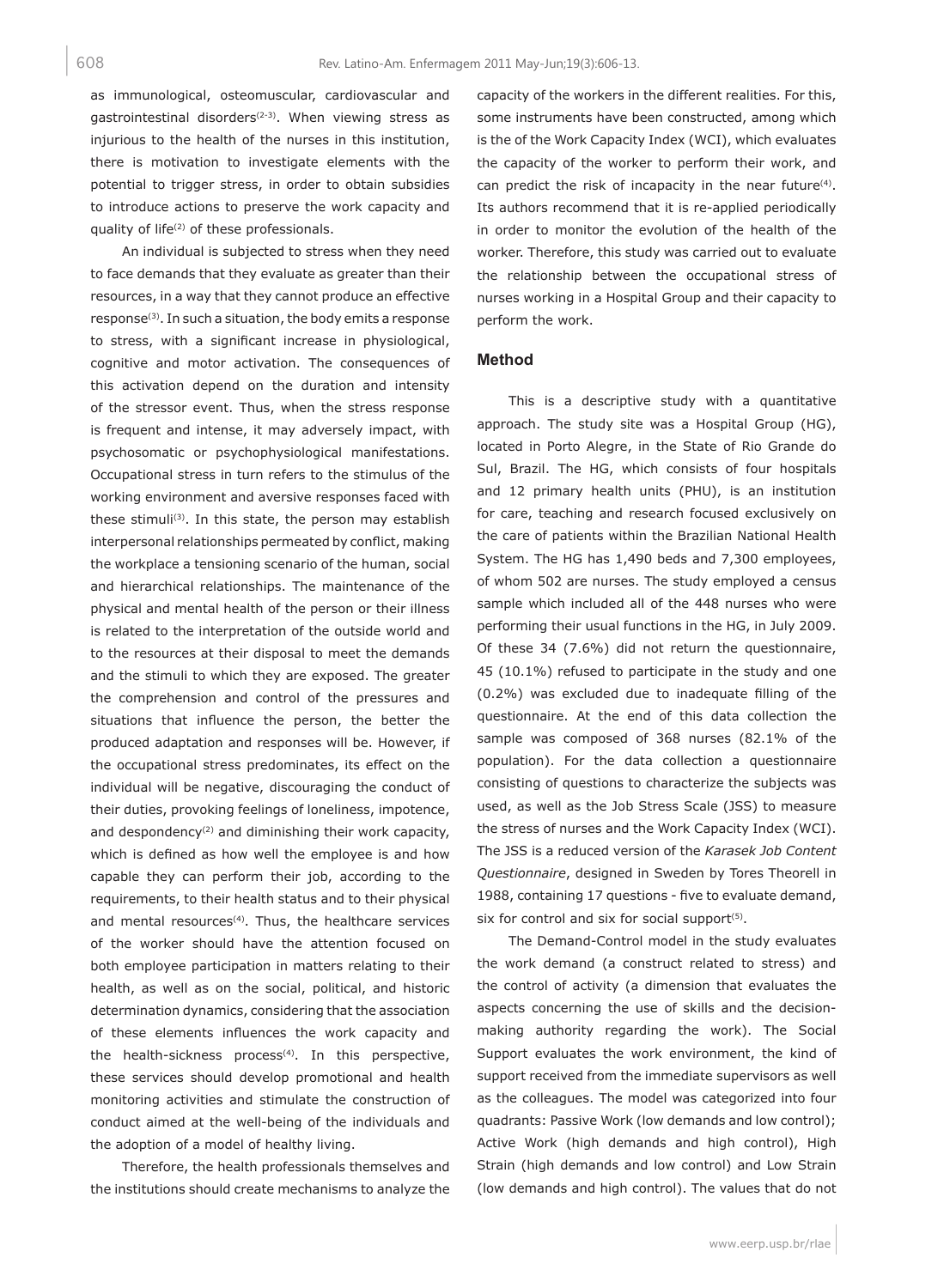fall into low or high are classified in the Intermediate group. Stress arises when individuals face High Strain, i.e. high work demands with reduced control to cope with them. Passive Work can also provoke harmful health problems due to the decline in learning, the gradual loss of previously acquired skills and disinterest in the professionals affected<sup>(6-7)</sup>.

The other scale used was the WCI which evaluates seven aspects: 1) the person's current work capacity compared with the best of their life; 2) the work capacity compared with the work demands; 3) total number of self-perceived diseases diagnosed by the physician; 4) estimated loss of work due to illness; 5) absence from work due to illness; 6) self prognosis of work capacity; and 7) mental resources. The results can vary between a score of seven to 49 points, with a score of seven to 27 classified as the group with Low work capacity, 28 to 36 with Moderate capacity, 37 to 43 Good, and 44 to 49 with Excellent work capacity. The results can be used collectively or individually<sup>(4)</sup>.

Data collection was conducted from March to August 2009, by the researcher through individual invitations to the nurses of the institution, with the delivery of the Terms of Free Prior Informed Consent and of the instrument to their respective workplaces. Data analysis was performed using the software Statistical Package for the Social Sciences. Initially, the internal consistency of the three dimensions of the JSS (Demand, Control and Social Support) and of the WCI were calculated, through the Cronbach's alpha correlation coefficient, which estimates the overall consistency of a scale. Values above 0.70 are generally acceptable<sup>(8)</sup>. Next, the descriptive analysis of the study variables (identification data, JSS scores and WCI points) was performed. To test differences between the groups of the JSS and the WCI the chi-square and Mann-Whitney tests were used<sup>(8)</sup>. A visual analogue scale from zero to 100 was also used, to evaluate the satisfaction with the remuneration of the work.

To test the differences between the scores of the JSS groups, the data of the nurses were organized into two groups: non-stressed (Low Strain and Active Work) and stressed (High Strain and Passive Work). Regarding the WCI data, due to the low percentage of nurses with Low and Excellent work capacity, the data were grouped into two groups - Low/Moderate Capacity and Good/ Excellent Capacity - in order to perform the statistical tests. From this allocation, the differences were tested between the distributions of the nurses according to the other variables studied.

The research project was approved by the Research Ethics Committee of the institution under study, under number 247/08, on February 11, 2009. The study complied with the criteria set out in resolution 196/96 of the National Health Council, ensuring the rights and obligations with respect to the scientific community and the study subjects<sup>(9)</sup>.

#### **Results**

Initially the internal consistency of the scales was calculated, using Cronbach's alpha. The *Job Stress Scale* presented 0.72 in the dimension Demand, 0.65 in Control and 0.77 in Social Support; The Work Capacity Index obtained an alpha of 0.77. The characterization of the participants showed the prevalence of females (93.2%), with 64.8% (n=237) married or with a partner. The mean age was 40.7 years (SD 9.4), with the mean time since graduation of 14.6 years (SD 8.9), and the mean time working in the institution of 10.9 years (SD 9.8).

Table 1 - Distribution of nurses according to site of work and occupational characteristics. Porto Alegre, Brazil, 2009

| <b>Variables</b>                   | n   | $\frac{9}{6}$   |
|------------------------------------|-----|-----------------|
| Group (n=360)*                     |     |                 |
| Hospital 1                         | 178 | 49.4            |
| Hospital 2                         | 58  | 16 <sub>1</sub> |
| Hospital 3                         | 68  | 18.9            |
| Hospital 4                         | 28  | 07.8            |
| <b>Primary Health Units</b>        | 28  | 07.8            |
| Function in the institution (366)* |     |                 |
| Care                               | 234 | 63.9            |
| Administrative                     | 35  | 09.6            |
| <b>Both</b>                        | 97  | 26.5            |
| Unit of work (n=357)*              |     |                 |
| Open (26= PHU and 168= Hospital)   | 194 | 54.3            |
| Closed                             | 139 | 38.9            |
| Mixed                              | 24  | 06.7            |
| Unit of work (n=316)*              |     |                 |
| Adult                              | 168 | 53.2            |
| Pediatric                          | 63  | 19.9            |
| Mixed                              | 85  | 26.9            |
| Work in another institution (368)* |     |                 |
| <b>No</b>                          | 306 | 83.2            |

\* The calculation included only the nurses who answered this question.

The nurses that work 36 hours per week were satisfied with the remuneration, which obtained a mean of 69.3 points with an SD of 18.4, on a scale of zero to 100. The majority of the professionals (54.3%) operated in the open units.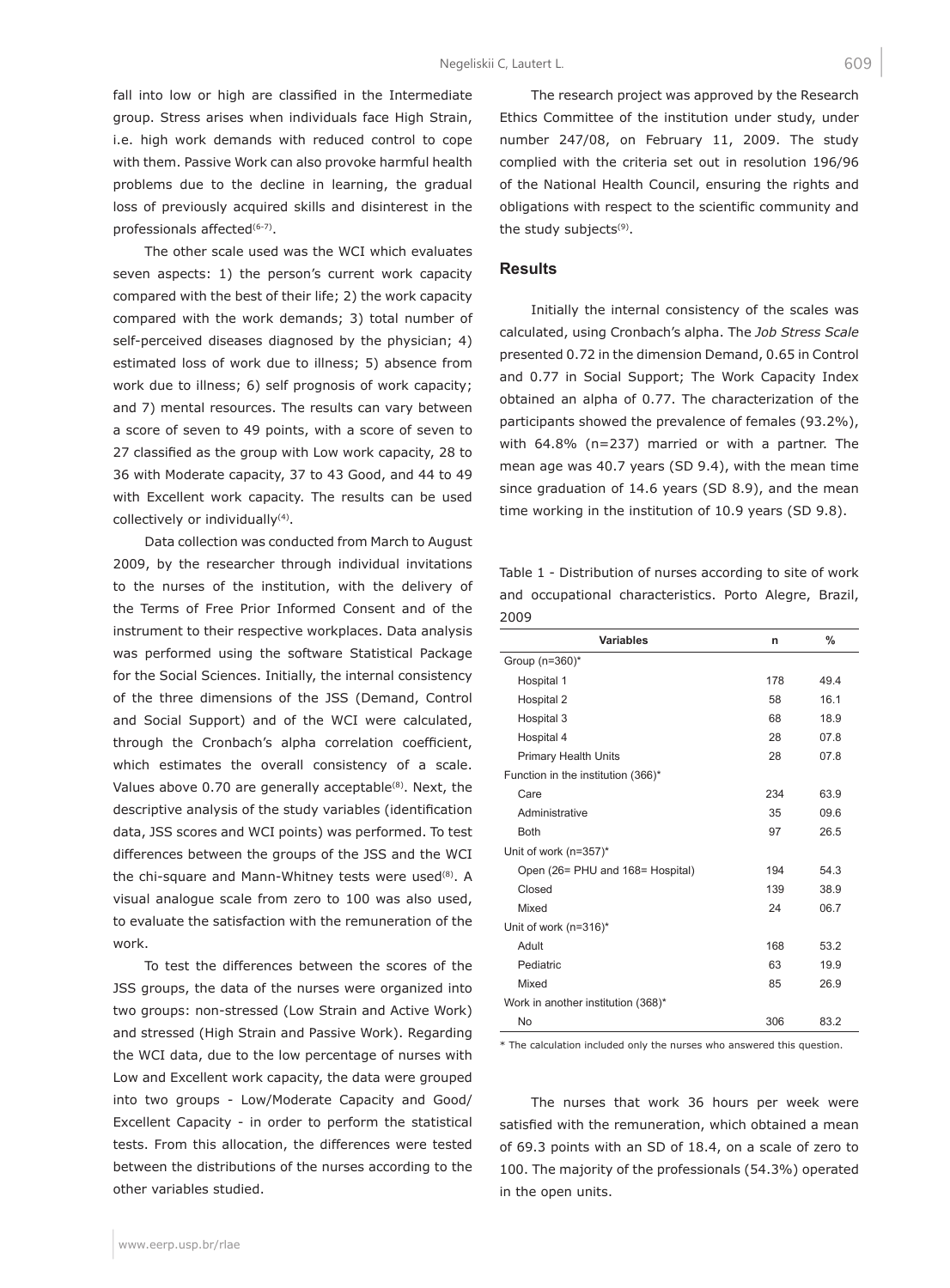Table 2 - Satisfaction of the nurses with the institution and the work. Porto Alegre, Brazil, 2009

| Variables                                          | n   | $\frac{0}{0}$ |
|----------------------------------------------------|-----|---------------|
| Number of people in the work scale (362)*          |     |               |
| Sufficient                                         | 184 | 50.8          |
| Daily activities are routine and repetitive (366)* |     |               |
| Frequently                                         | 83  | 22.7          |
| Sometimes                                          | 200 | 54.6          |
| Rarely                                             | 68  | 18.6          |
| Never or almost never                              | 15  | 4.1           |
| Received training during the previous year (365)*  |     |               |
| Frequently                                         | 131 | 35.9          |
| Sometimes                                          | 153 | 41.9          |
| Rarely                                             | 64  | 17.5          |
| Never or almost never                              | 17  | 4.7           |
| Have time for leisure (368)*                       |     |               |
| Frequently                                         | 155 | 42.1          |
| Sometimes                                          | 174 | 473           |
| Rarely                                             | 34  | 9.2           |
| Never or almost never                              | 05  | 1.4           |
| Feel satisfied with the site of work (366)*        |     |               |
| Frequently                                         | 258 | 70.5          |
| Sometimes                                          | 101 | 27.6          |
| Rarely                                             | 07  | 1.9           |
| Feel valued in the institution of work (365)*      |     |               |
| Frequently                                         | 95  | 26.0          |
| Sometimes                                          | 196 | 53.7          |
| Rarely                                             | 58  | 15.9          |
| Never or almost never                              | 16  | 4.4           |
| The organization of the work unit is good (363)*   |     |               |
| Frequently                                         | 163 | 44.9          |
| Sometimes                                          | 162 | 44.6          |
| Rarely                                             | 31  | 8.5           |
| Never or almost never                              | 07  | 1.9           |

\* The calculation included only the nurses who answered this question.

Regarding post-graduate courses taken by the nurses of the HG, it was found that 279 (76%) had completed at least one post-graduate course, of which 30% had taken two or more courses. Among the courses, 7.69% were MSc courses and the others *Lato Sensu* in the areas: hospital (24.45%), administration (23.08%), collective health (10.99%), pediatrics (7.69%), education (4.39%), mental health (1.39%) and general specializations (11.26%).

The organization of work units of the HG, despite presenting some variations from one sector to another, was considered satisfactory by 44.9% of the nurses. It is also important to note that 70.5% of these professionals feel satisfied with the site where they work. However, only 26% feel frequently valued in the Institution in which they work, i.e. in the HG.

Table 3 - Distribution of the nurses according to the quadrants of the Karasek's Demand-Control Model. Porto Alegre, Brazil, 2009

| Quadrants of<br>Karasek's model | n         | $\%$         | <b>Social Support</b> |     |           |
|---------------------------------|-----------|--------------|-----------------------|-----|-----------|
|                                 |           |              | Mean                  | SD  | p-value * |
| Low strain<br>Active work       | 76<br>159 | 20.7<br>43.2 | 18.5                  | 2.3 | 0.000     |
| High strain<br>Passive work     | 56<br>31  | 152<br>08.4  | 16.7                  | 33  | 0.000     |
| Intermediates                   | 46        | 12.5         |                       |     |           |
| Total                           | 368       | 100          |                       |     |           |

\* Mann-Whitney nonparametric test to compare groups.

The nurses of the High Strain /Passive Work group, denominated the 'stressed group', perceive less Social Support from their colleagues and managers, compared with the Low Strain/Active Work group, a factor that can increase the stress experienced or be a generator of this.

Table 4 - Distribution of the nurses according to the Work Capacity Index- WCI. Porto Alegre, Brazil, 2009

| <b>WCI classification</b> | <b>Scores</b> | n   | %     |
|---------------------------|---------------|-----|-------|
| Low                       | $07 - 27$     | 02  | 0.6   |
| Moderate                  | 28-36         | 186 | 51.4  |
| Good                      | $37-43$       | 172 | 474   |
| Excellent                 | 44-49         | 02  | 0.6   |
| Total                     |               | 362 | 100.0 |

Among the nurses of the PHUs, 70.4% present a Low/Moderate work capacity, 59.4% work in open units and 57.9% work with adult patients. Despite the prevalence of nurses with physician diagnosed diseases (66.3%), only lesions on the arms and hands showed statistical differences between the Low/Moderate and Good/Excellent work capacity groups (p<0.05).

High Strain /Passive Work (stressed) and Active Work/Low Strain (non-stressed) groups presented no statistical differences with the WCI scores Low/Moderate and Good/Excellent work capacity  $(p < 0.548)$ .

In summary, Table 5 shows the work and personal variables that present statistical differences with the groups of the JSS*,* High Strain/Passive Work and Low Strain/Active Work, and the WCI, Low/Moderate Capacity and Good/Excellent Capacity. The work site classified as an adult or pediatric unit was the only one that showed a difference in both scales.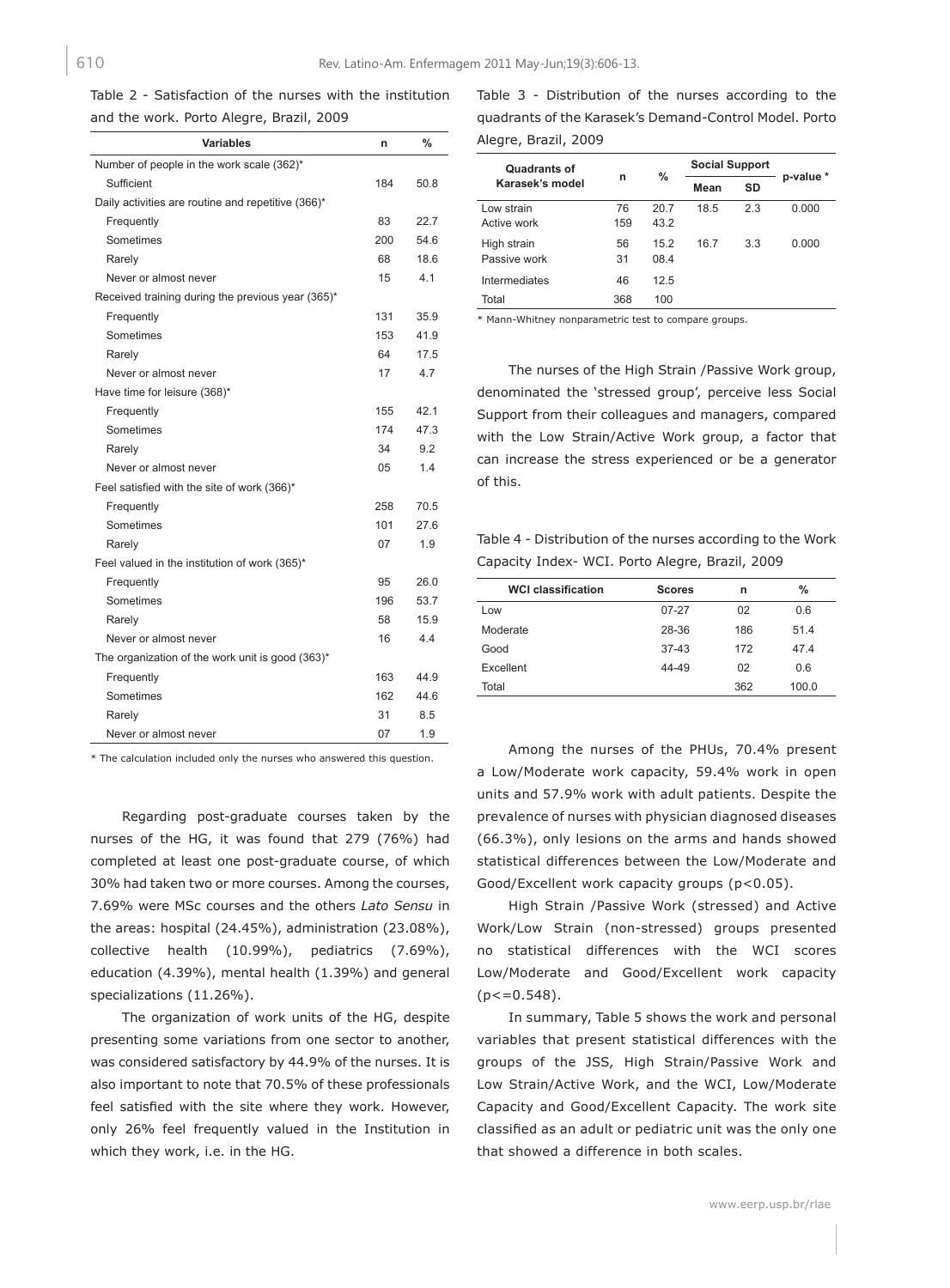Table 5 - Variables that presented statistical differences in the analysis of the JSS and WCI. Porto Alegre, Brazil, 2009

| <b>Variables</b>                                      |       | p-value*   |  |
|-------------------------------------------------------|-------|------------|--|
|                                                       |       | <b>WCI</b> |  |
| Hospital (1,2,3,4)                                    | 0.462 | 0.027      |  |
| Post-Graduation (yes, no)                             | 0.005 | 0.093      |  |
| Marital status (with and without a partner/spouse)    | 0.011 | 0.638      |  |
| Function in the institution (care or management)      | 0.013 | 0.088      |  |
| Unit of work (open or closed)                         | 0.358 | 0.015      |  |
| Unit of work (adult or pediatric)                     | 0.037 | 0.024      |  |
| Daily activities are routine and repetitive (yes, no) | 0.003 | 0.763      |  |
| Received training during the previous year (yes, no)  | 0.023 | 0.412      |  |
| Feel satisfied with the site of work (yes, no)        | 0.000 | 0.325      |  |
| Feel valued in the institution of work (yes, no)      | 0.007 | 0.067      |  |
| Social support (yes, no)                              | 0.000 | 0.076      |  |

p-value obtained by chi-square test of independence (<0.05). \* Mann-Whitney nonparametric test to compare groups.

### **Discussion**

In analyzing the internal consistency of the scales used in this investigation, the Cronbach's Alpha values of the two are similar to those found in studies with other samples<sup>(5,10-11)</sup> and ensure the internal consistency and reliability of these instruments for the study sample<sup>(8)</sup>.

The professional qualification of the sample, in which 76% of the nurses had post-graduate qualifications, was high compared with other studies with nurses (72.72%<sup>(11)</sup>, 50.8%<sup>(12)</sup> e 70.8%<sup>(13)</sup>). However, the other characteristics were similar to those reported in other surveys conducted in public institutions $(1,13-14)$ , i.e. showing age and length of service higher than in private institutions<sup>(15-16)</sup>. The 69.3 point measurement of satisfaction with the remuneration was higher than the data from another study  $(13)$  which showed this as low and a source of stress. It is inferred that these differences arise from the employment stability provided by the public position and the guaranteed salary, which ratify and encourage the nurses to maintain an employment contract for so many years (mean 10.9, SD 9.8 years).

Regarding the organization of the work units of the HG, this was considered satisfactory by the nurses and 70.5% felt satisfied with the site where they work, evidencing good management of the different work sites and the importance of the proper allocation of the professionals in the work positions. However, only 26% felt valued in the institution, a feeling that may be associated with the work environment and the interpersonal relationships<sup>(13)</sup>.

The lack of value of the nurses of the sample can be attributed to their lack of participation in the decisionmaking process of the institution, where positions are indicated by the managers, under the influence of the Ministry of Health. Due to this system, the management of the Hospital Group generally changes with every political mandate disrupting the continuity of some actions. These systematic alterations make long-term projects unviable and sometimes disrupt productive actions, leading to the demotivation of the workers.

Concerning the work, 15.2% of the nurses were considered to have many demands and a low level of control, i.e. with High Strain. Adding this percentage to the 8.4% with Passive Work (low demands and low control), it can be verified that 23.6% may be vulnerable to work stress(6) and to present loss of skills or disinterest. Although these percentages are similar to the national literature $(11,17)$ , the mean of Social Support perceived by the High Strain and Passive Work groups is lower than that of the Low Strain and Active Work groups (p<0.05), which can potentialize the stress experienced. Therefore, Social Support can be visualized as an action to be used, in order to prevent and/or reduce work stress.

Regarding the site/unit of work in the HG, there was no difference between the scores of the groups who worked in the open or closed units, which differs from several publications that emphasize the stress in closed or specialized units<sup>(1,11-12,16,18-20)</sup>. However, the nurses working in units with adult patients, performing routine and repetitive activities and who did not do any training in the previous year, were more stressed than the others (p<0.05). Also, among the nurses without post-graduate qualifications and those who were married, higher percentages of stress (p<0.05) were found, which leads to the inference that the search for knowledge, prepares the individual to face difficulties at work, relieving the stress, which differs from another study $(13)$ , in which the support of the spouse or partner relieved the stress.

Similar to another study<sup>(21)</sup>, there was a higher proportion of nurses in the categories Low Strain and Active Work (77.1%) developing administrative activities, compared with the care activities group, showing that to assist the patient gives less control of the activity which may be due to fluctuations in the health status and the different demands of this individual, which increases the work demands for these professionals. However, the perception of stress in the work did not affect the measures of the WCI of these nurses (p<0.548) because there was no association between these two scales. This finding may be related to the different constructs that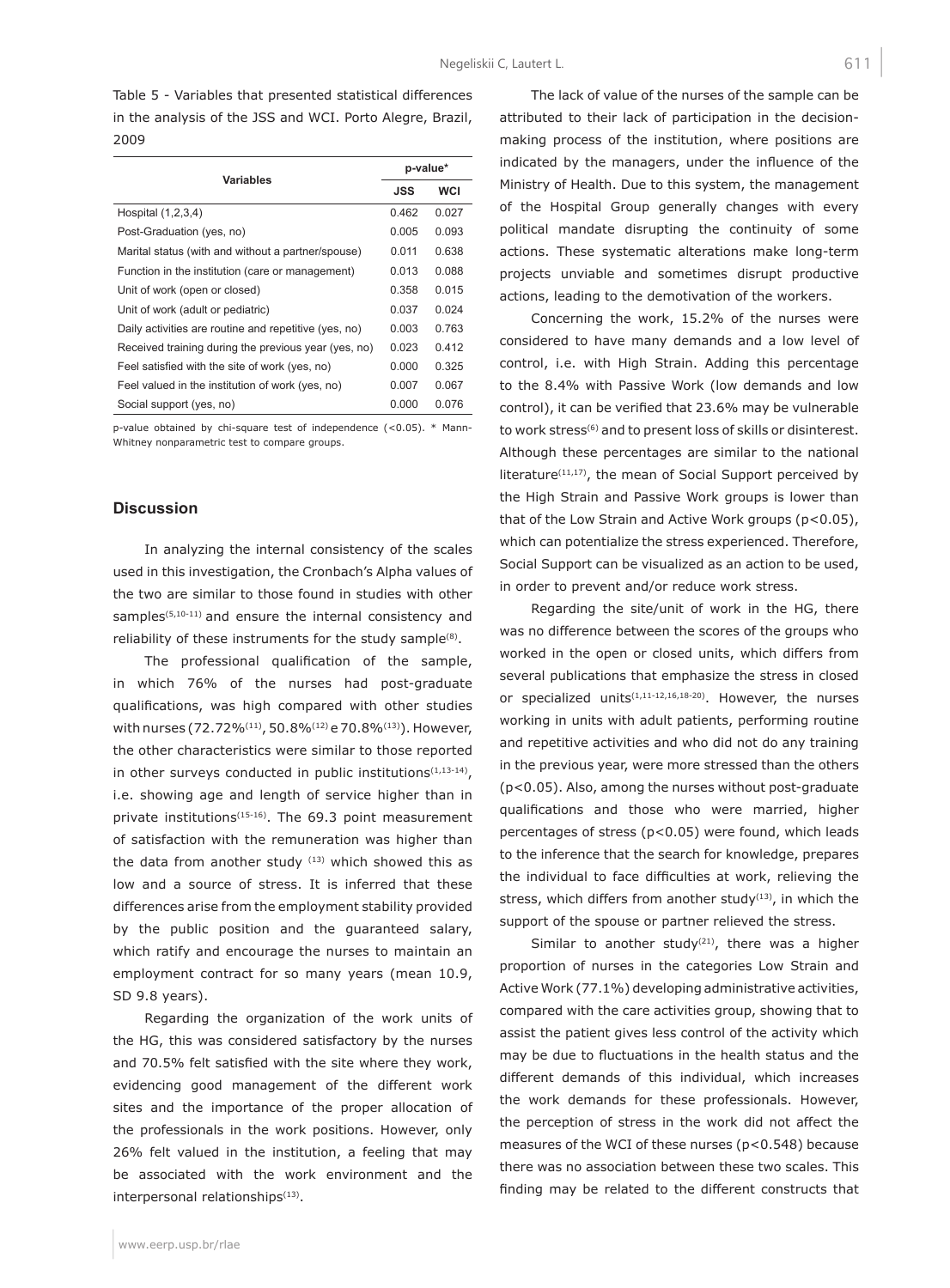evaluate (demand and control in the work versus the perceived capacity to perform the work).

Regarding the work capacity, the data show a higher frequency (52%) of scores classified as Moderate or Low, a prevalence higher than in other studies, which indicates the need for measures to restore and promote the working competence of these professionals. The first of two studies of nursing teams $(15,22)$ , with 387 and 269 workers respectively, identified that 83.2% of the employees presented Good work capacity and the second identified that 51.7% presented Good work capacity and 20.1% Excellent. In an international study, 32.0% of the subjects reported Moderate capacity<sup>(23)</sup>.

Although age is considered an important factor in determining the work capacity<sup>(4,10,24-25)</sup>, in the present investigation there was no difference (p<0.54) between the proportion of nurses in the different age groups nor between the genders ( $p$  <0.14), unlike the study of nursing staff that highlights, as well as age, that the lowest scores on the WCI were associated with the female gender<sup>(22)</sup> and the study that validated the scale<sup>(4)</sup>, which found differences between the scores of the age groups 50, 55 and 58 years, which was did not occur in this study that approached younger individuals (mean age 40.7 years, SD 9.4).

It is also worth noting, the significant difference between the scores of the nurses of open and closed units (p<0.015) and adult and pediatric units (p<0.024), with the open units having a significant percentage of nurses with Low/Moderate WCI (59.4%) and the pediatric unit nurses with Good/Excellent WCI (60.3%) Among the open units were nurses from the PHUs, among whom 70.4% were classified in the group with Low/Moderate WCI. These data lead to the consideration that, as identified in another study<sup>(2)</sup>, these professionals require actions that encourage the promotion of the work capacity, stimulating them to develop clinical and managerial skills. Conversely, in the analysis of the scores of the nurses of Hospital 2 (63.8% between Good/Excellent), the opposite was observed. The nursing leadership of the hospital is structured and articulated differently to the other units of the Group, which may have influenced the work capacity scores of the nurses.

Through the findings of this investigation, with a large number of professionals with Low and Moderate work capacity (52%) and occupational stress (23.6%), it appears that these data may be associated with the physical workload, which increases when the professional autonomy decreases, leading to the appearance of suffering in the work.

#### **Conclusions**

The results of this study highlight the need to restore the state of physical and psychological health of the nurses who work primarily in care activities, in open units, and with adult patients. The strategies outlined are aimed at the valorization of the workers and the investment in ongoing education in health, which may have a protective role in the health of the worker, acting against stressors in the work quotidian, at the same time as providing autonomy to the nursing staff.

Another point to be considered is the Social Support, which may constitute a pillar of the occupational conjuncture and a strategy of social organization in the institutions, in order to prevent and/or to reduce occupational stress, since the valorization of the working relationships, as well as the environment, promotes health benefits for the workers. Thus, proactive attitudes in their roles, the search for the construction of scientific knowledge and recognition, the struggle for better working conditions, and the corporate articulation of the professional category, are elements that can construct the Social Support and strengthen the nurses.

Finally, the aspects considered in the present study are elements that can contribute to the conception and development of measures aimed at preserving the work capacity, prioritizing the monitoring and control of occupational stress with emphasis on the psychosocial work relationships, thus, improving the promotion, the protection and the restoration of the health of the workers

Considering the cross-sectional design of this research, success was obtained with the return of the questionnaires (82.1%), however, certain difficulties were found to compare it with the literature and to respond to some concerns. Thus, longitudinal studies would be adequate to provide continuity to the evaluation of these variables and to establish causal relationships.

#### **References**

1. Stacciarini JMR, Tróccoli BT. O estresse na atividade ocupacional do enfermeiro. Rev. Latino-Am. Enfermagem. março 2001;9(2):17-25.

2. Trindade LL. O estresse laboral da equipe de saúde da família: implicações para a saúde do trabalhador [dissertação de mestrado]. Porto Alegre (RS): Universidade Federal do Rio Grande do Sul; 2007.103 p. 3. Labrador FJ, Crespo M. Estrés: trastornos psicofisiológicos. Madrid: Eudema; 1993. 110 p.